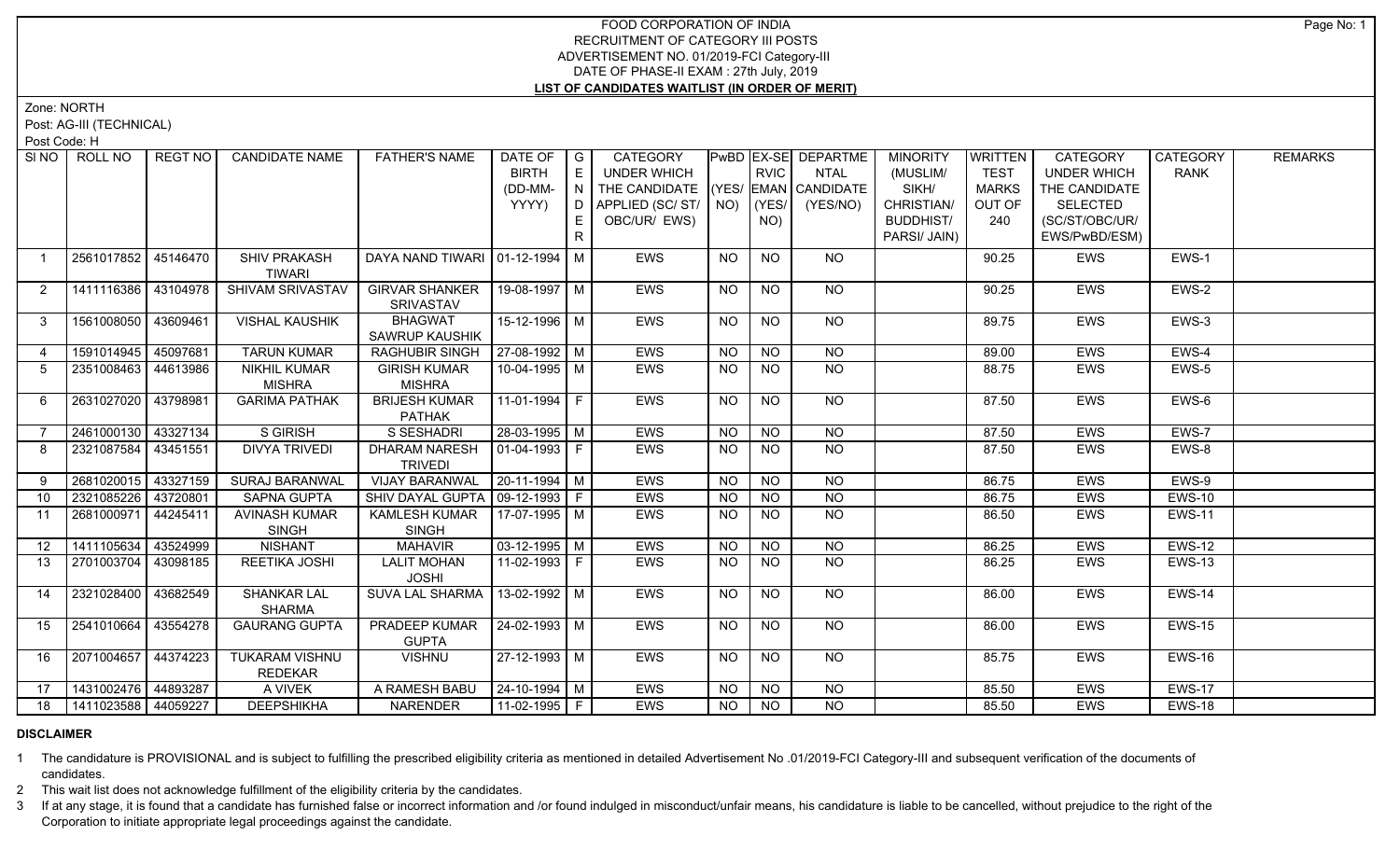Zone: NORTH

Post: AG-III (TECHNICAL)

Post Code: H

| E<br><b>RVIC</b><br><b>BIRTH</b><br>UNDER WHICH<br><b>TEST</b><br>NTAL<br>(MUSLIM/<br><b>UNDER WHICH</b><br>$\mid$ N $\mid$ THE CANDIDATE $\mid$ (YES/ EMAN $\mid$ CANDIDATE<br>SIKH/<br><b>MARKS</b><br>THE CANDIDATE<br>(DD-MM-<br>CHRISTIAN/<br>YYYY)<br>D   APPLIED (SC/ ST/   NO)<br>$ $ (YES/<br>(YES/NO)<br>OUT OF<br>SELECTED<br>OBC/UR/ EWS)<br><b>BUDDHIST/</b><br>(SC/ST/OBC/UR/<br>E<br>NO)<br>240<br>R<br>PARSI/ JAIN)<br>EWS/PwBD/ESM)<br>12-08-1995 M<br><b>NO</b><br>1641000031<br>43211782<br><b>AVINASH RANA</b><br><b>ANIL RANA</b><br><b>EWS</b><br><b>NO</b><br><b>NO</b><br>19<br>85.00<br><b>EWS</b><br>1411105071 43414432<br><b>DEEPAK BHARDWAJ</b><br>$17-10-1996$ M<br><b>VINOD KUMAR</b><br><b>NO</b><br><b>NO</b><br><b>NO</b><br>84.75<br>EWS<br>20<br><b>EWS</b><br>2561032216 43114366<br>27-04-1995 F<br>EWS<br><b>NO</b><br><b>NO</b><br><b>NO</b><br>EWS<br>21<br><b>AYUSHI SINGH</b><br><b>UDAI PRATAP</b><br>84.75<br><b>SINGH</b><br>1591007793<br>NARENDER KUMAR   04-06-1993   F<br>43839838<br><b>RASHMI</b><br><b>EWS</b><br><b>NO</b><br><b>NO</b><br><b>NO</b><br>84.50<br><b>EWS</b><br>22<br><b>ABHISHEK KUMAR</b><br><b>MAYA SHANKAR</b><br>2561030880 43888196<br>  06-11-1995   M<br><b>EWS</b><br><b>NO</b><br>EWS<br>NO. | <b>REMARKS</b><br>  CATEGORY |
|-----------------------------------------------------------------------------------------------------------------------------------------------------------------------------------------------------------------------------------------------------------------------------------------------------------------------------------------------------------------------------------------------------------------------------------------------------------------------------------------------------------------------------------------------------------------------------------------------------------------------------------------------------------------------------------------------------------------------------------------------------------------------------------------------------------------------------------------------------------------------------------------------------------------------------------------------------------------------------------------------------------------------------------------------------------------------------------------------------------------------------------------------------------------------------------------------------------------------------------------------------------------------------|------------------------------|
|                                                                                                                                                                                                                                                                                                                                                                                                                                                                                                                                                                                                                                                                                                                                                                                                                                                                                                                                                                                                                                                                                                                                                                                                                                                                             | <b>RANK</b>                  |
|                                                                                                                                                                                                                                                                                                                                                                                                                                                                                                                                                                                                                                                                                                                                                                                                                                                                                                                                                                                                                                                                                                                                                                                                                                                                             |                              |
|                                                                                                                                                                                                                                                                                                                                                                                                                                                                                                                                                                                                                                                                                                                                                                                                                                                                                                                                                                                                                                                                                                                                                                                                                                                                             |                              |
|                                                                                                                                                                                                                                                                                                                                                                                                                                                                                                                                                                                                                                                                                                                                                                                                                                                                                                                                                                                                                                                                                                                                                                                                                                                                             |                              |
|                                                                                                                                                                                                                                                                                                                                                                                                                                                                                                                                                                                                                                                                                                                                                                                                                                                                                                                                                                                                                                                                                                                                                                                                                                                                             |                              |
|                                                                                                                                                                                                                                                                                                                                                                                                                                                                                                                                                                                                                                                                                                                                                                                                                                                                                                                                                                                                                                                                                                                                                                                                                                                                             | <b>EWS-19</b>                |
|                                                                                                                                                                                                                                                                                                                                                                                                                                                                                                                                                                                                                                                                                                                                                                                                                                                                                                                                                                                                                                                                                                                                                                                                                                                                             | EWS-20                       |
|                                                                                                                                                                                                                                                                                                                                                                                                                                                                                                                                                                                                                                                                                                                                                                                                                                                                                                                                                                                                                                                                                                                                                                                                                                                                             | <b>EWS-21</b>                |
|                                                                                                                                                                                                                                                                                                                                                                                                                                                                                                                                                                                                                                                                                                                                                                                                                                                                                                                                                                                                                                                                                                                                                                                                                                                                             |                              |
|                                                                                                                                                                                                                                                                                                                                                                                                                                                                                                                                                                                                                                                                                                                                                                                                                                                                                                                                                                                                                                                                                                                                                                                                                                                                             | <b>EWS-22</b>                |
| <b>NO</b><br>84.50<br>23                                                                                                                                                                                                                                                                                                                                                                                                                                                                                                                                                                                                                                                                                                                                                                                                                                                                                                                                                                                                                                                                                                                                                                                                                                                    | <b>EWS-23</b>                |
| <b>SRIVASTAVA</b><br><b>SRIVASTAVA</b><br>2221000783<br>$\overline{NO}$<br>$S$ IKH                                                                                                                                                                                                                                                                                                                                                                                                                                                                                                                                                                                                                                                                                                                                                                                                                                                                                                                                                                                                                                                                                                                                                                                          | <b>EWS-24</b>                |
| $22 - 05 - 1993$ M<br>44143470<br><b>AMANDEEP SINGH</b><br><b>GURJANT SINGH</b><br><b>EWS</b><br>$\overline{NO}$<br>84.25<br><b>NO</b><br><b>EWS</b><br>24                                                                                                                                                                                                                                                                                                                                                                                                                                                                                                                                                                                                                                                                                                                                                                                                                                                                                                                                                                                                                                                                                                                  |                              |
| 2641001487<br>43900334<br><b>SUNIL KUMAR</b><br>  08-03-1995   F<br><b>NO</b><br>SWATI BHARDWAJ<br><b>EWS</b><br><b>NO</b><br><b>NO</b><br>84.00<br><b>EWS</b><br>25                                                                                                                                                                                                                                                                                                                                                                                                                                                                                                                                                                                                                                                                                                                                                                                                                                                                                                                                                                                                                                                                                                        | EWS-25                       |
| 2681012033<br>43157912<br>RAVINDRA KUMAR<br>$\vert$ 01-07-1993 $\vert$ M<br><b>EWS</b><br>$\overline{NO}$<br>$\overline{NQ}$<br><b>EWS</b><br>26<br><b>KAMLA SHANKAR</b><br><b>NO</b><br>83.50                                                                                                                                                                                                                                                                                                                                                                                                                                                                                                                                                                                                                                                                                                                                                                                                                                                                                                                                                                                                                                                                              | <b>EWS-26</b>                |
| 2641003055<br>43333109<br><b>HIMANSHU SHARMA</b><br>$17-11-1997$ M<br>$\overline{NO}$<br>27<br><b>RAKESH KUMAR</b><br>EWS<br><b>NO</b><br><b>NO</b><br>83.50<br>EWS                                                                                                                                                                                                                                                                                                                                                                                                                                                                                                                                                                                                                                                                                                                                                                                                                                                                                                                                                                                                                                                                                                         | <b>EWS-27</b>                |
| 2291004730 43775782<br><b>ASHOK KUMAR</b><br>  10-11-1995   M<br><b>EWS</b><br><b>NO</b><br>83.25<br>DEEPAK BHARDWAJ<br>NO.<br>NO.<br><b>EWS</b><br>28                                                                                                                                                                                                                                                                                                                                                                                                                                                                                                                                                                                                                                                                                                                                                                                                                                                                                                                                                                                                                                                                                                                      | EWS-28                       |
| BHARDWAJ                                                                                                                                                                                                                                                                                                                                                                                                                                                                                                                                                                                                                                                                                                                                                                                                                                                                                                                                                                                                                                                                                                                                                                                                                                                                    |                              |
| $23 - 08 - 1993$ M<br>1531001500 44045737<br><b>ADARSH KUMAR</b><br><b>BIHARI LAL</b><br><b>EWS</b><br><b>NO</b><br><b>NO</b><br>NO<br>83.25<br><b>EWS</b><br>29                                                                                                                                                                                                                                                                                                                                                                                                                                                                                                                                                                                                                                                                                                                                                                                                                                                                                                                                                                                                                                                                                                            | <b>EWS-29</b>                |
| <b>PANDEY</b><br>PANDEY                                                                                                                                                                                                                                                                                                                                                                                                                                                                                                                                                                                                                                                                                                                                                                                                                                                                                                                                                                                                                                                                                                                                                                                                                                                     |                              |
| 1721001684<br>43409517<br>SHUBHAM<br>TRILOCHAN<br>  08-06-1998   M<br><b>NO</b><br>30<br>EWS<br><b>NO</b><br><b>NO</b><br>83.00<br>EWS<br><b>CHATTERJEE</b><br><b>CHATTERJEE</b>                                                                                                                                                                                                                                                                                                                                                                                                                                                                                                                                                                                                                                                                                                                                                                                                                                                                                                                                                                                                                                                                                            | <b>EWS-30</b>                |
| 2561005892<br>43336756<br><b>PRAGYA TIWARI</b><br><b>ONKAR NATH</b><br><b>EWS</b><br>NO.<br>NO.<br>NO.<br>83.00<br><b>EWS</b><br>31                                                                                                                                                                                                                                                                                                                                                                                                                                                                                                                                                                                                                                                                                                                                                                                                                                                                                                                                                                                                                                                                                                                                         | <b>EWS-31</b>                |
| <b>TIWARI</b>                                                                                                                                                                                                                                                                                                                                                                                                                                                                                                                                                                                                                                                                                                                                                                                                                                                                                                                                                                                                                                                                                                                                                                                                                                                               |                              |
| <b>HIMANSHU SHARMA</b><br><b>PRAKASH SHARMA   21-03-1994   M</b><br>2321000545<br>43904476<br>EWS<br><b>NO</b><br><b>NO</b><br><b>NO</b><br>32<br>82.75<br><b>EWS</b>                                                                                                                                                                                                                                                                                                                                                                                                                                                                                                                                                                                                                                                                                                                                                                                                                                                                                                                                                                                                                                                                                                       | <b>EWS-32</b>                |
| 2331006056<br>43062729<br><b>MOHIT SARASWAT</b><br><b>TULSI RAM</b><br>  09-10-1997   M<br>EWS<br><b>NO</b><br>EWS<br>33<br><b>NO</b><br>NO.<br>82.50                                                                                                                                                                                                                                                                                                                                                                                                                                                                                                                                                                                                                                                                                                                                                                                                                                                                                                                                                                                                                                                                                                                       | <b>EWS-33</b>                |
| SHARMA                                                                                                                                                                                                                                                                                                                                                                                                                                                                                                                                                                                                                                                                                                                                                                                                                                                                                                                                                                                                                                                                                                                                                                                                                                                                      |                              |
| 2581000488 43159133<br>NIRUPAMA SINGH<br>$17-03-1994$ F<br><b>EWS</b><br><b>VINOD SINGH</b><br><b>NO</b><br><b>NO</b><br>NO<br>82.50<br><b>EWS</b><br>34                                                                                                                                                                                                                                                                                                                                                                                                                                                                                                                                                                                                                                                                                                                                                                                                                                                                                                                                                                                                                                                                                                                    | EWS-34                       |
| 1351026111 43064303<br><b>SHYAM KISHOR</b><br>$25 - 03 - 1996$ F<br>$\overline{NO}$<br><b>ADITI KISHOR</b><br>EWS<br><b>NO</b><br><b>NO</b><br>82.50<br>EWS<br>35                                                                                                                                                                                                                                                                                                                                                                                                                                                                                                                                                                                                                                                                                                                                                                                                                                                                                                                                                                                                                                                                                                           | <b>EWS-35</b>                |
| 2681010114 45072067<br>18-07-1995 F<br>EWS<br><b>NO</b><br><b>NO</b><br>NO<br>EWS<br>36<br>PRATIMA UPADHYAY<br>SATYENDRA<br>82.25                                                                                                                                                                                                                                                                                                                                                                                                                                                                                                                                                                                                                                                                                                                                                                                                                                                                                                                                                                                                                                                                                                                                           | EWS-36                       |
| <b>UPADHYAY</b>                                                                                                                                                                                                                                                                                                                                                                                                                                                                                                                                                                                                                                                                                                                                                                                                                                                                                                                                                                                                                                                                                                                                                                                                                                                             |                              |
| 1691010017 43313254<br><b>ADITI CHARAK</b><br><b>RAKESH SINGH</b><br>  12-12-1995   F<br>EWS<br>NO.<br>NO.<br>NO.<br>81.75<br>EWS<br>37                                                                                                                                                                                                                                                                                                                                                                                                                                                                                                                                                                                                                                                                                                                                                                                                                                                                                                                                                                                                                                                                                                                                     |                              |
| <b>RAJU</b>                                                                                                                                                                                                                                                                                                                                                                                                                                                                                                                                                                                                                                                                                                                                                                                                                                                                                                                                                                                                                                                                                                                                                                                                                                                                 |                              |
| 2561012902 43483304<br><b>SARGAM VERMA</b><br><b>RAJIV VERMA</b><br>$ 03-01-1994 F$<br><b>EWS</b><br>N <sub>O</sub><br>81.25<br><b>EWS</b><br>38<br>NO.<br><b>NO</b>                                                                                                                                                                                                                                                                                                                                                                                                                                                                                                                                                                                                                                                                                                                                                                                                                                                                                                                                                                                                                                                                                                        | EWS-37                       |

# **DISCLAIMER**

1 The candidature is PROVISIONAL and is subject to fulfilling the prescribed eligibility criteria as mentioned in detailed Advertisement No .01/2019-FCI Category-III and subsequent verification of the documents of candidates.

2 This wait list does not acknowledge fulfillment of the eligibility criteria by the candidates.

3 If at any stage, it is found that a candidate has furnished false or incorrect information and /or found indulged in misconduct/unfair means, his candidature is liable to be cancelled, without prejudice to the right of t Corporation to initiate appropriate legal proceedings against the candidate.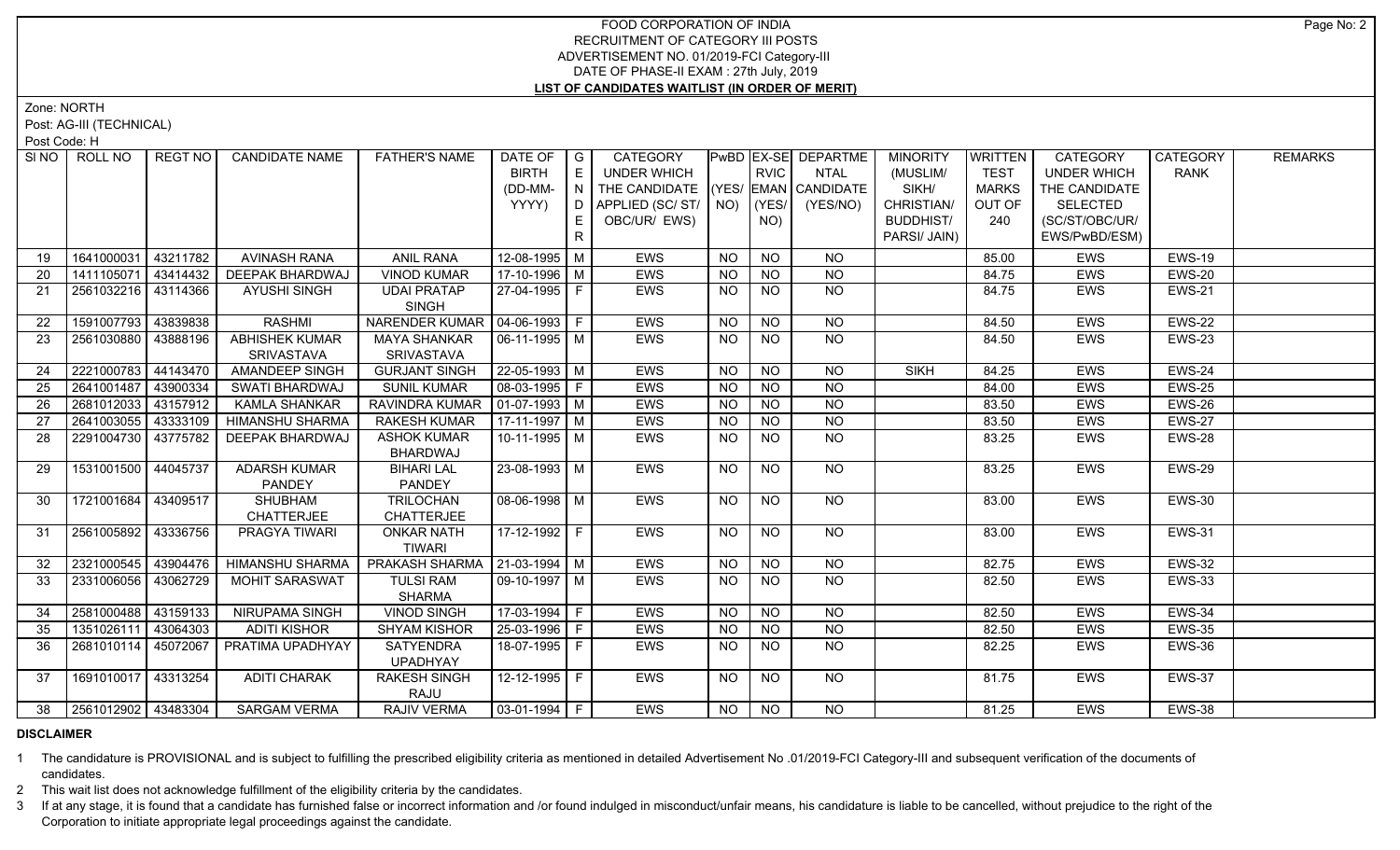Zone: NORTH

Post: AG-III (TECHNICAL)

Post Code: H

| SI NO | ROLL NO             | <b>REGT NO</b> | <b>CANDIDATE NAME</b>                        | <b>FATHER'S NAME</b>                | DATE OF $ G $<br><b>BIRTH</b><br>(DD-MM-<br>YYYY) | E<br>IN.<br>E.<br>R. | CATEGORY<br>UNDER WHICH<br>THE CANDIDATE (YES/ EMAN CANDIDATE<br>D   APPLIED (SC/ ST/   NO)<br>OBC/UR/ EWS) |           | <b>RVIC</b><br>(YES/<br>NO) | PwBD EX-SE DEPARTME<br><b>NTAL</b><br>(YES/NO) | <b>MINORITY</b><br>(MUSLIM/<br>SIKH/<br>CHRISTIAN/<br><b>BUDDHIST/</b><br>PARSI/ JAIN) | <b>WRITTEN</b><br><b>TEST</b><br><b>MARKS</b><br>OUT OF<br>240 | CATEGORY<br><b>UNDER WHICH</b><br>THE CANDIDATE<br><b>SELECTED</b><br>(SC/ST/OBC/UR/<br>EWS/PwBD/ESM) | CATEGORY<br><b>RANK</b> | <b>REMARKS</b> |
|-------|---------------------|----------------|----------------------------------------------|-------------------------------------|---------------------------------------------------|----------------------|-------------------------------------------------------------------------------------------------------------|-----------|-----------------------------|------------------------------------------------|----------------------------------------------------------------------------------------|----------------------------------------------------------------|-------------------------------------------------------------------------------------------------------|-------------------------|----------------|
| 39    | 1441000007          | 43381701       | <b>AASHISH TRIVEDI</b>                       | RAKESH TRIVEDI                      | 18-09-1992   M                                    |                      | <b>EWS</b>                                                                                                  | <b>NO</b> | <b>NO</b>                   | <b>NO</b>                                      |                                                                                        | 81.25                                                          | <b>EWS</b>                                                                                            | <b>EWS-39</b>           |                |
| 40    | 2551001495 43076036 |                | PRIYANSHU                                    | PRADEEP KUMAR                       | 19-05-1997 M                                      |                      | <b>EWS</b>                                                                                                  | <b>NO</b> | NO                          | NO                                             |                                                                                        | 81.25                                                          | EWS                                                                                                   | EWS-40                  |                |
|       |                     |                | <b>MAHESHWARI</b>                            | <b>MAHESHWARI</b>                   |                                                   |                      |                                                                                                             |           |                             |                                                |                                                                                        |                                                                |                                                                                                       |                         |                |
| 41    | 2701007357          | 44222317       | <b>MANISH RAWAT</b>                          | <b>GOVIND SINGH</b><br><b>RAWAT</b> | 15-06-1994 M                                      |                      | <b>EWS</b>                                                                                                  | <b>NO</b> | <b>NO</b>                   | <b>NO</b>                                      |                                                                                        | 81.25                                                          | <b>EWS</b>                                                                                            | <b>EWS-41</b>           |                |
| 42    | 1411065558 43378068 |                | <b>ABHISHEK</b>                              | <b>VISHNU KUMAR</b><br>BHATTACHARYA | 23-05-1994 M                                      |                      | EWS                                                                                                         | <b>NO</b> | <b>NO</b>                   | NO                                             |                                                                                        | 81.00                                                          | EWS                                                                                                   | EWS-42                  |                |
| 43    | 2631038631 44220592 |                | <b>PRANKUR AWASTHI</b>                       | SANJAI AWASTHI                      | $12-06-1992$ M                                    |                      | <b>EWS</b>                                                                                                  | <b>NO</b> | <b>NO</b>                   | N <sub>O</sub>                                 |                                                                                        | 81.00                                                          | <b>EWS</b>                                                                                            | <b>EWS-43</b>           |                |
| 44    | 1411000655          | 43659419       | ANNU                                         | <b>RAJKUMAR</b>                     | $22 - 03 - 1996$ F                                |                      | EWS                                                                                                         | <b>NO</b> | $\overline{NO}$             | N <sub>O</sub>                                 |                                                                                        | 80.25                                                          | EWS                                                                                                   | <b>EWS-44</b>           |                |
| 45    | 2551003309          | 43391350       | <b>DEVESH PATHAK</b>                         | <b>SON PAL PATHAK</b>               | $\vert 05 - 06 - 1993 \vert M \vert$              |                      | EWS                                                                                                         | <b>NO</b> | <b>NO</b>                   | $N$ O                                          |                                                                                        | 79.75                                                          | EWS                                                                                                   | EWS-45                  |                |
| 46    | 1901006483          | 44848727       | <b>AMRITHA LEKSHMI M</b>                     | V MURALIDHARAN                      | 20-08-1993 F                                      |                      | <b>EWS</b>                                                                                                  | NO.       | <b>NO</b>                   | NO                                             |                                                                                        | 79.75                                                          | EWS                                                                                                   | EWS-46                  |                |
|       |                     |                | G                                            | <b>NAIR</b>                         |                                                   |                      |                                                                                                             |           |                             |                                                |                                                                                        |                                                                |                                                                                                       |                         |                |
| 47    | 2541004519 43100676 |                | PRIYADARSHINI                                | <b>RAM SUBHAG</b>                   | $25-12-1995$ F                                    |                      | <b>EWS</b>                                                                                                  | <b>NO</b> | $N$ O                       | $N$ <sup>O</sup>                               |                                                                                        | 79.75                                                          | <b>EWS</b>                                                                                            | <b>EWS-47</b>           |                |
| 48    | 2321040779 44863557 |                | SANJAY PHULVANI                              | <b>ASHOK KUMAR</b><br>PHULVANI      | 08-09-1993   M                                    |                      | EWS                                                                                                         | <b>NO</b> | <b>NO</b>                   | <b>NO</b>                                      |                                                                                        | 79.75                                                          | EWS                                                                                                   | EWS-48                  |                |
| 49    | 2741021893          | 44056686       | <b>HARSHIT KUMAR</b><br><b>CHAUHAN</b>       | <b>SUBHASH CHAND</b>                | 20-05-1996 M                                      |                      | <b>EWS</b>                                                                                                  | NO.       | <b>NO</b>                   | NO                                             |                                                                                        | 79.00                                                          | <b>EWS</b>                                                                                            | <b>EWS-49</b>           |                |
| 50    | 1581003700 44492852 |                | <b>VIKRAM SINGH</b>                          | <b>JAGDISH CHAND</b>                | $19-08-1992$ M                                    |                      | EWS                                                                                                         | <b>NO</b> | <b>NO</b>                   | <b>NO</b>                                      |                                                                                        | 78.50                                                          | EWS                                                                                                   | <b>EWS-50</b>           |                |
| 51    | 1771001376 44745076 |                | YARRAMAREDDY<br>AMRUTHANANDA<br><b>REDDY</b> | Y SURENDRANATH<br><b>REDDY</b>      | $12 - 01 - 1995$ M                                |                      | EWS                                                                                                         | <b>NO</b> | <b>NO</b>                   | <b>NO</b>                                      |                                                                                        | 78.25                                                          | EWS                                                                                                   | <b>EWS-51</b>           |                |
| 52    | 1351028799 43808305 |                | <b>MANJEET PREM</b>                          | <b>VEERENDRA</b><br><b>PATHAK</b>   | $25 - 02 - 1993$ M                                |                      | EWS                                                                                                         | NO.       | NO                          | NO                                             |                                                                                        | 78.25                                                          | EWS                                                                                                   | <b>EWS-52</b>           |                |
| 53    | 2681011716 44520183 |                | <b>ANAMIKA KUMARI</b>                        | <b>SUNIL KUMAR</b><br><b>SINGH</b>  | $ 01-06-1993 F$                                   |                      | <b>EWS</b>                                                                                                  | NO        | <b>NO</b>                   | <b>NO</b>                                      |                                                                                        | 78.00                                                          | <b>EWS</b>                                                                                            | <b>EWS-53</b>           |                |
| 54    | 1351087710 43481740 |                | ANU JAYANTI                                  | <b>BRAJ NARAYAN</b><br>JHA          | 18-10-1996   F                                    |                      | <b>EWS</b>                                                                                                  | <b>NO</b> | <b>NO</b>                   | NO                                             |                                                                                        | 78.00                                                          | <b>EWS</b>                                                                                            | <b>EWS-54</b>           |                |
| 55    | 2601005931 44148420 |                | <b>KAMINI PANDEY</b>                         | <b>SURENDRA</b><br><b>PANDEY</b>    |                                                   |                      | <b>EWS</b>                                                                                                  | NO.       | NO.                         | NO.                                            |                                                                                        | 77.75                                                          | <b>EWS</b>                                                                                            | <b>EWS-55</b>           |                |

# **DISCLAIMER**

1 The candidature is PROVISIONAL and is subject to fulfilling the prescribed eligibility criteria as mentioned in detailed Advertisement No .01/2019-FCI Category-III and subsequent verification of the documents of candidates.

2 This wait list does not acknowledge fulfillment of the eligibility criteria by the candidates.

3 If at any stage, it is found that a candidate has furnished false or incorrect information and /or found indulged in misconduct/unfair means, his candidature is liable to be cancelled, without prejudice to the right of t Corporation to initiate appropriate legal proceedings against the candidate.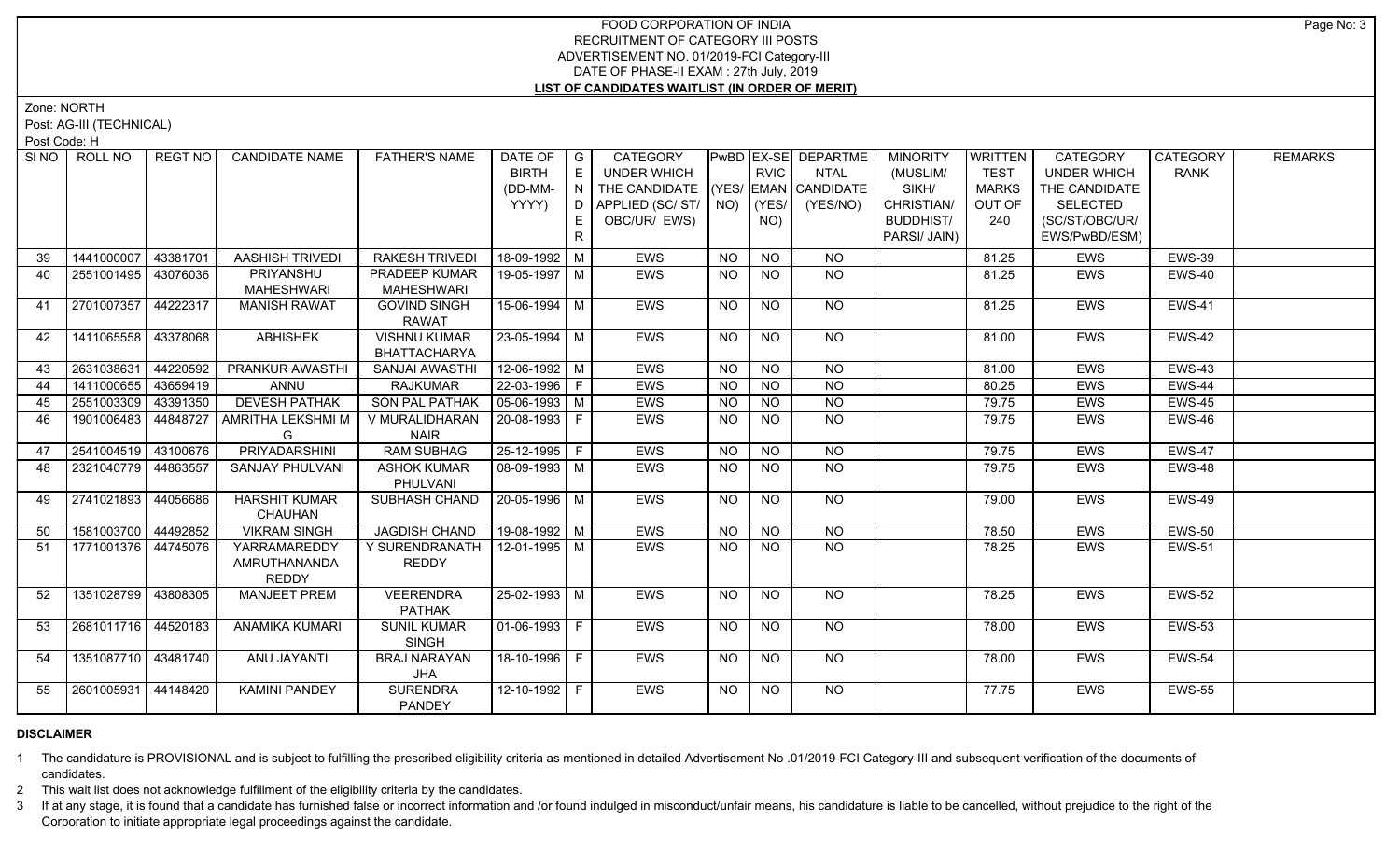Zone: NORTH

Post: AG-III (TECHNICAL)

Post Code: H

|    | SI NO<br>ROLL NO          | REGT NO  | <b>CANDIDATE NAME</b>    | <b>FATHER'S NAME</b>            | DATE OF G              |              | CATEGORY                           |                |                 | PwBD EX-SE DEPARTME | <b>MINORITY</b>  | <b>WRITTEN</b> | CATEGORY           | <b>CATEGORY</b> | <b>REMARKS</b> |
|----|---------------------------|----------|--------------------------|---------------------------------|------------------------|--------------|------------------------------------|----------------|-----------------|---------------------|------------------|----------------|--------------------|-----------------|----------------|
|    |                           |          |                          |                                 | <b>BIRTH</b>           | $\mathsf{E}$ | <b>UNDER WHICH</b>                 |                | <b>RVIC</b>     | <b>NTAL</b>         | (MUSLIM/         | <b>TEST</b>    | <b>UNDER WHICH</b> | <b>RANK</b>     |                |
|    |                           |          |                          |                                 | (DD-MM-                | N            | THE CANDIDATE (YES/ EMAN CANDIDATE |                |                 |                     | SIKH/            | <b>MARKS</b>   | THE CANDIDATE      |                 |                |
|    |                           |          |                          |                                 | YYYY)                  | D            | APPLIED (SC/ ST/   NO)   (YES/     |                |                 | (YES/NO)            | CHRISTIAN/       | OUT OF         | <b>SELECTED</b>    |                 |                |
|    |                           |          |                          |                                 |                        | E.           | OBC/UR/ EWS)                       |                | NO)             |                     | <b>BUDDHIST/</b> | 240            | (SC/ST/OBC/UR/     |                 |                |
|    |                           |          |                          |                                 |                        | $\mathsf{R}$ |                                    |                |                 |                     | PARSI/ JAIN)     |                | EWS/PwBD/ESM)      |                 |                |
|    | 56<br>1711002090          | 45056110 | <b>AQLEEMUL ISLAM</b>    | <b>MOHAMMAD ISMAIL</b>          | $07 - 02 - 1994$       | F            | <b>EWS</b>                         | NO             | <b>NO</b>       | <b>NO</b>           | <b>MUSLIM</b>    | 77.75          | <b>EWS</b>         | <b>EWS-56</b>   |                |
|    |                           |          |                          | PADDER                          |                        |              |                                    |                |                 |                     |                  |                |                    |                 |                |
|    | 2361004087<br>57          | 44344136 | <b>GAYATRI DEORA</b>     | <b>AMAR SINGH</b>               | 23-05-1994 F           |              | EWS                                | NO.            | <b>NO</b>       | <b>NO</b>           |                  | 77.75          | <b>EWS</b>         | <b>EWS-57</b>   |                |
|    |                           |          |                          | <b>DEORA</b>                    |                        |              |                                    |                |                 |                     |                  |                |                    |                 |                |
| 58 | 2661002520                | 44393811 | AKSHITA KAPOOR           | RAMESH KAPOOR                   | 28-07-1996 F           |              | EWS                                | <b>NO</b>      | <b>NO</b>       | <b>NO</b>           |                  | 77.75          | <b>EWS</b>         | <b>EWS-58</b>   |                |
|    | 1411086862 43168341<br>59 |          | ROOPAM KUMARI            | KANHAIYA JEE JHA                | 22-09-1995 F           |              | <b>EWS</b>                         | NO.            | $\overline{NO}$ | $\overline{NO}$     |                  | 77.50          | <b>EWS</b>         | <b>EWS-59</b>   |                |
|    | 2321018482 44106004<br>60 |          | <b>DEVENDRA KUMAR</b>    | <b>GOPAL LAL</b>                | $03-06-1999$ M         |              | EWS                                | <b>NO</b>      | <b>NO</b>       | $\overline{NQ}$     |                  | 77.25          | EWS                | <b>EWS-60</b>   |                |
|    |                           |          | <b>SHARMA</b>            | <b>SHARMA</b>                   |                        |              |                                    |                |                 |                     |                  |                |                    |                 |                |
| 61 | 2681009723 43678376       |          | <b>ARPITA SRIVASTAVA</b> | ANIL SRIVASTAVA                 | $ 23 - 12 - 1997 $ F   |              | <b>EWS</b>                         | <b>NO</b>      | <b>NO</b>       | N <sub>O</sub>      |                  | 76.75          | EWS                | <b>EWS-61</b>   |                |
|    | 62<br>1341010193 44825895 |          | <b>GYAN PRAKASH JHA</b>  | <b>ACHYUTA NAND</b>             | 15-06-1992 M           |              | EWS                                | N <sub>O</sub> | N <sub>O</sub>  | N <sub>O</sub>      |                  | 76.75          | <b>EWS</b>         | <b>EWS-62</b>   |                |
|    |                           |          |                          | JHA                             |                        |              |                                    |                |                 |                     |                  |                |                    |                 |                |
| 63 | 1431004918 44434450       |          | PRIYANKA RAJPUT          | <b>KHADAK SINGH</b>             | $\boxed{01-02-1995}$ F |              | <b>EWS</b>                         | <b>NO</b>      | N <sub>O</sub>  | N <sub>O</sub>      |                  | 76.75          | <b>EWS</b>         | <b>EWS-63</b>   |                |
| 64 | 2621011429 43350692       |          | <b>VAISHALI SHUKLA</b>   | SURENDRA KUMAR   07-10-1994   F |                        |              | EWS                                | NO.            | NO.             | <b>NO</b>           |                  | 76.75          | EWS                | EWS-64          |                |
|    |                           |          |                          | <b>SHUKLA</b>                   |                        |              |                                    |                |                 |                     |                  |                |                    |                 |                |
|    | 2561030164<br>65          | 43029431 | <b>ABHISHEK PANDEY</b>   | <b>DINESH KUMAR</b>             | 24-12-1996 M           |              | EWS                                | <b>NO</b>      | <b>NO</b>       | NO                  |                  | 76.75          | <b>EWS</b>         | <b>EWS-65</b>   |                |
|    |                           |          |                          | <b>PANDEY</b>                   |                        |              |                                    |                |                 |                     |                  |                |                    |                 |                |
|    | 1411004766 44401459<br>66 |          | <b>MOHIT KUMAR</b>       | <b>SHIV PRASAD</b>              | 11-04-1996 M           |              | <b>EWS</b>                         | <b>NO</b>      | <b>NO</b>       | <b>NO</b>           |                  | 76.50          | <b>EWS</b>         | <b>EWS-66</b>   |                |
|    |                           |          | <b>TIWARI</b>            | <b>TIWARI</b>                   |                        |              |                                    |                |                 |                     |                  |                |                    |                 |                |
|    | 1411067262 44534659<br>67 |          | <b>VISHAL SINGH</b>      | <b>VIJAY SINGH</b>              | 28-11-1994 M           |              | <b>EWS</b>                         | <b>NO</b>      | N <sub>O</sub>  | $\overline{NQ}$     |                  | 76.25          | <b>EWS</b>         | <b>EWS-67</b>   |                |
|    | 2631005861<br>68          | 45090240 | <b>AMARESH KUMAR</b>     | <b>BANSHI DHAR</b>              | $05-01-1996$ M         |              | EWS                                | NO.            | <b>NO</b>       | <b>NO</b>           |                  | 76.00          | EWS                | EWS-68          |                |
|    |                           |          | <b>PATHAK</b>            | PATHAK                          |                        |              |                                    |                |                 |                     |                  |                |                    |                 |                |
|    | 2351010599 45101142<br>69 |          | YOGENDRA SINGH           | MOOL SINGH                      | $08-09-1994$ M         |              | EWS                                | <b>NO</b>      | <b>NO</b>       | NO                  |                  | 75.75          | <b>EWS</b>         | EWS-69          |                |
|    |                           |          | <b>SANJAY SINGH</b>      | SHEKHAWAT                       | $08-05-1993$ M         |              |                                    |                |                 | $N$ O               |                  |                |                    |                 |                |
|    | 2561028124 43347631<br>70 |          |                          | AISHVARYA PAL<br><b>SINGH</b>   |                        |              | EWS                                | NO             | <b>NO</b>       |                     |                  | 75.50          | <b>EWS</b>         | <b>EWS-70</b>   |                |
| 71 | 2361002825 44678483       |          | <b>VIMAL KUMAR</b>       | <b>OM PRAKASH</b>               | 14-11-1996 M           |              | EWS                                | <b>NO</b>      | <b>NO</b>       | $N$ O               |                  | 75.25          | <b>EWS</b>         | <b>EWS-71</b>   |                |
|    | 1371008536 44071539<br>72 |          | SHRUTI MALHOTRA          | <b>SUNIL MALHOTRA</b>           | 06-01-1993 F           |              | EWS                                | <b>NO</b>      | <b>NO</b>       | $N$ O               |                  | 75.00          | EWS                | <b>EWS-72</b>   |                |
|    | 1551002576 44019970       |          | <b>SAHIL</b>             | <b>RAJBIR SINGH</b>             | $02-08-1997$ M         |              | <b>EWS</b>                         | <b>NO</b>      | NO              | $N$ O               |                  | 75.00          | <b>EWS</b>         | <b>EWS-73</b>   |                |
|    | 73                        |          |                          |                                 |                        |              |                                    |                |                 |                     |                  |                |                    |                 |                |

# **DISCLAIMER**

1 The candidature is PROVISIONAL and is subject to fulfilling the prescribed eligibility criteria as mentioned in detailed Advertisement No .01/2019-FCI Category-III and subsequent verification of the documents of candidates.

2 This wait list does not acknowledge fulfillment of the eligibility criteria by the candidates.

3 If at any stage, it is found that a candidate has furnished false or incorrect information and /or found indulged in misconduct/unfair means, his candidature is liable to be cancelled, without prejudice to the right of t Corporation to initiate appropriate legal proceedings against the candidate.